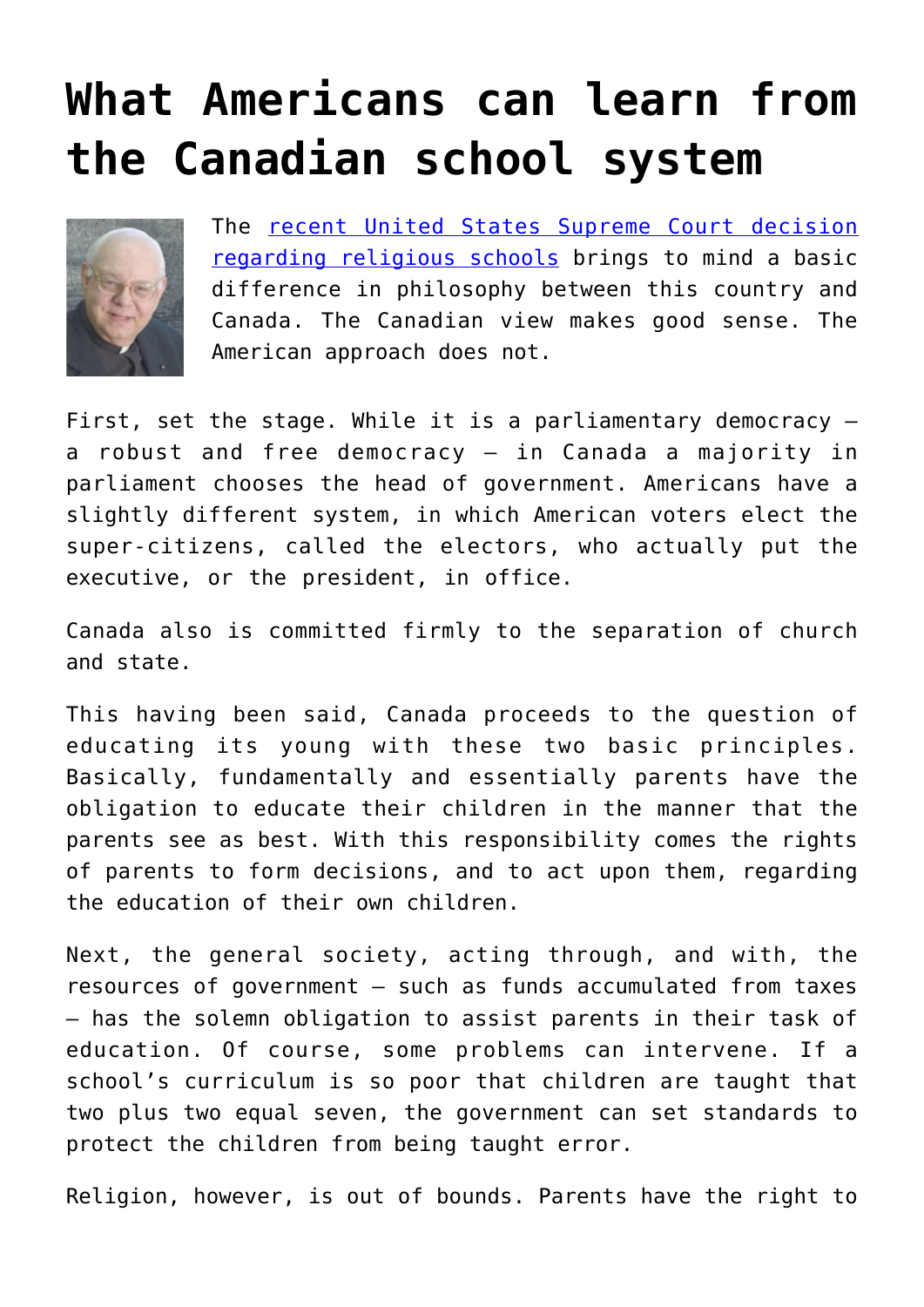educate their own, and not even parliament can tell a parent that his or her religion is out of bounds in schooling. Parents, being citizens, have the right to believe as they prefer, and they have the right to pass their beliefs onto the children, in the thought that their beliefs best will guide their children in their lives.

Such is the parents' solemn and obvious right, obvious if you follow the Canadian way of thinking.

In this country, our government long has said that parents are responsible for children, and the public authority is required to assist by providing public schools, but parents lose the right, or it is curtailed, not by them voluntarily, but by the intrusion of government when religion enters the picture.

Thus, if parents choose to make religion a part of their child's upbringing, the American system says they must go it alone. If the parents create schools in which their own beliefs are stressed, then the government not only leaves the scene but obliquely often cripples the religious school by denying it any support.

Canadian thought would call this an outrageous affront to the rights of parents. No one says that every aspect of Canadian schooling is perfect, but it is much more in keeping with the goal of recognizing the rights of parents, as citizens, in this regard at least.

The [judgments this summer by the Supreme Court](https://osvnews.com/2020/07/08/supreme-court-grants-religious-liberty-victories-to-little-sisters-schools/) expressly regarding non-public, denominational education are in the right direction, although many a long day probably will pass before public aid to religious schools will be seen in this country, or before a majority of Americans will see such need as absolutely appropriate and indeed required by our Constitution and fundamental political philosophy.

Public schools have a long history in the United States, but they did not exactly come over on the Mayflower. When they